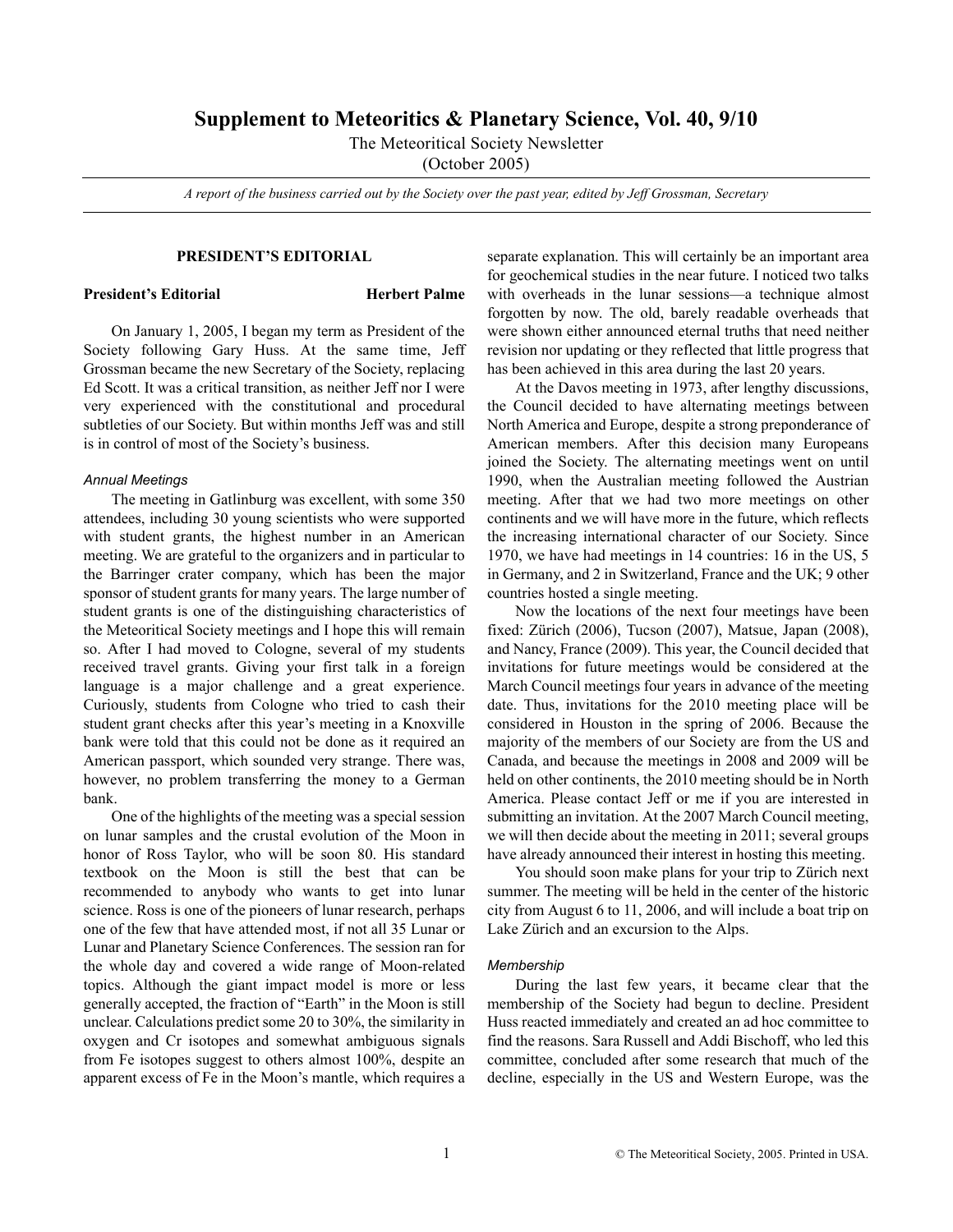result of non-scientists leaving the Society. This is a bad sign. Amateurs have always been important to the Society, as they are often strongly motivated and deeply concerned

At the March Council meeting in Houston, Sara, Addi, and Jeff proposed to establish a permanent Membership Committee to address this and other related problems. They and Gary Huss also proposed to establish an award for members who have done special services to the Society. Indeed, many other societies have such a service award. These suggestions led to an expansion of the bylaws of the Society, which was approved by Council at the Gatlinburg meeting. (See the report on bylaws changes below for details.)

The charter members of the Membership Committee are Addi Bischoff (chair), Gary Huss, Candace Kohl, Caroline Smith, and Akira Yamaguchi. By the time you read this, you should have already received an e-mail describing the ideas and first actions of the Membership Committee. If you have further ideas or suggestions for the Committee, contact Addi Bischoff.

In the event that you have too much money and you want to spend it in a sensible way, you might consider creating an endowment fund for the Service Award, which would then carry your name.

#### *Awards*

At the business meeting in Gatlinburg, the awardees for 2006 were announced: the Pellas-Ryder Award (formerly known as the Best Student Paper Award) for the best student paper published in 2004 goes to Danielle Wyrick; the Nier Prize will be presented to Matthieu Gounelle; the Barringer Medal winner is Robert M. Schmidt; and, the Leonard Medal will be presented to Michael J. Gaffey. Congratulations to the winners!

The Pellas-Ryder award is a combined award from the Meteoritical Society and the Planetary Geology Divison of the Geological Society of America. In the past two years, the number of nominations for this award have been lower than is desirable. The Pellas-Ryder award is for undergraduate or graduate students. The student has to be the senior author of a paper that needs to be submitted before graduation. All thesis advisers should be aware of this award and should nominate worthy candidates. Receiving the Pellas-Ryder award may be the first important step in launching the career of a young scientist. See below for details on how to nominate someone for this and the other Society awards.

### *Meteorite Nomenclature*

The Nomenclature Committee has evolved from a committee deciding if the next train station or the next post office should be used for naming a meteorite to what I believe is the most important committee of the Society. Gary Huss has elaborated on the importance of the Nomenclature Committee in last year's Newsletter. I want to add that Jeff has set up an

Internet web site that allows you to instantly verify whether meteorite names have been accepted by the Nomenclature Committee: browse to <http://tin.er.usgs.gov/meteor/> metbull.php or click on "Look up meteorites" on the left side of our home page. It is also an excellent research tool, providing direct links to the Catalogue of Meteorites, ANSMET and NIPR data, and NASA ADS. Recently, Jeff has also connected this site with Google Earth, which allows you to display the location of any fall or find, or groups of meteorites, on the globe of the Earth.

#### *Finance*

The problems with collecting dues that we experienced earlier this year will hopefully be resolved soon. Many members did not see the dues notice packaged with the 2004 November issue of *MAPS*, and some members received acknowledgement for payments they did not actually make. People affected by this should have by now received a letter, not an e-mail, asking for your late 2005 dues, and everybody should be getting their 2006 dues notice by regular mail. It is critical for the financial health of the Society that all members pay their dues when they receive these notices, as this money goes primarily to support *MAPS*.

In general, the Society is in good shape financially, the Journal is healthy, and the membership will hopefully increase in the future.

### **METEORITICS & PLANETARY SCIENCE**

**Editor's Report A. J. Timothy Jull** 

#### *Summary of Operations for 2004 and 2005*

In 2004, we published 127 papers plus the Supplement for a total of 2352 pages in *MAPS*, an increase of 10.8% over 2003. Print costs had been relatively low in 2003 because the number of pages was below the actual contract number and the number of color pages was low. In 2004, print costs increased because: a) we exceeded the contracted number of pages, which resulted in a fee; b) there was an increased use of color pages and collection of color charges; c) mailing fees increased; and d) some print costs from 2003 were delayed into 2004.

 However, the actual cost/page remains relatively static at \$140–150 per page. Printing costs have basically tracked inflation, rising 3–4% per year. The cost per page should be about \$150 per page for 2005. In 2005, we now estimate a total of 2500–2600 pages.

We expect 2005 costs to be a little higher than 2004, but we hope to constrain the excess charges incurred (e.g., in 2004) when we ran over the contracted print limit of 165 pages per issue. Clearly, if *MAPS* volume continues to increase, renegotiation of the printing contract will be necessary. We anticipate one large issue in late 2005.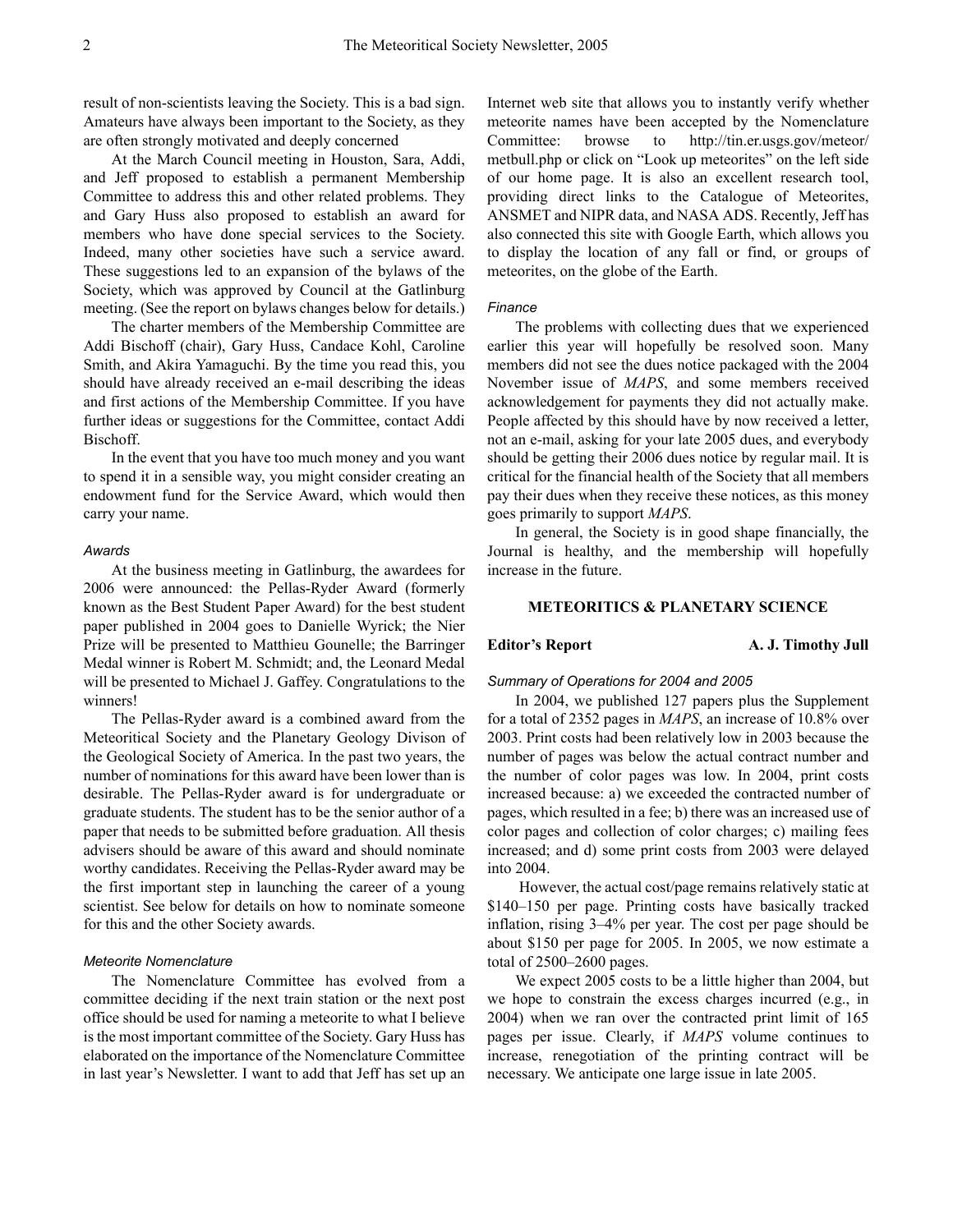# *Revenue*

We currently have 234 institutional subscribers, 8 of which are no-cost. We no longer provide a print copy to ADS (Harvard) as they are provided with electronic files. The breakdown of subscribers is 112 domestic, 51 international paying the domestic rate, and 75 international. A considerable number of overseas institutions subscribe through US agents.

#### *Staff*

In October 2004, Lydia Tarbox left *MAPS* for personal reasons. Another copy editor was hired, but had to be replaced in February. We hired a new copy editor (Jaye Caldwell) in March and have more recently hired a second copy editor. These changes caused some delays in production.

# *Publication Delay*

We are doing all we can to catch up after the delays caused by the various staff changes last winter. We hope to be on schedule by the end of 2005. We do not wish to compromise quality of the final product by rushing proofchecking and final print quality checks.

### *Electronic Publication*

We had some delays in putting electronic versions of *MAPS* on-line earlier in 2005. This now has been rectified and electronic versions are appearing about 2 weeks before the print copy is mailed. We are now happy with the service from the current provider, Ingenta.com.

#### *Budget*

The budget increases every year, but appears to be under control for the next several years.

At the Council meeting in Houston, it was agreed that the institutional subscription price be increased by \$50 per year to \$950 (US/Canada/Mexico) and \$1,000 overseas. It should be noted that mailing costs are substantial, ~\$30,000 per year.

There is a small operating deficit, which should be corrected within the next year or so in order to prevent accumulation of a long-term debt.

In order to encourage shorter papers, I proposed to introduce a page charge of \$70 per page for excess pages in papers of over 15 pages in length. This was also approved by the Council and this policy has been in effect since June 2005. We estimate that this will generate ~\$19k per year in revenue and will ease the pressure on subscription rates.

The contribution from the Treasurer, obtained from individual subscriptions, remains at \$98,200 per year.

Gradually increasing costs, especially due to the increasing number of printed pages is a concern, but at the moment this is still controlled. If print costs due to the number of pages continues to increase, this could be dealt with by renegotiating the existing print contract or rebidding the printing contract.

We have discussed various creative ways of raising

revenue, other than subscription increases, such as more aggressive collection of copyright fees (at the moment this is minimal), page charges for longer papers (already in effect) and perhaps advertising.

For 2006 subscriptions, we have implemented a webbased payment system for institutional subscriptions.

### **GEOCHIMICA ET COSMOCHIMICA ACTA**

### **Editor's Report Frank Podosek**

*Geochimica* has had for some time now the facility for attaching various types of computer files—word processor files, PDF files, spreadsheets, text files, animations, various image formats, and so on—to its papers as electronic annexes, downloadable from within the HTML versions on Elsevier's Science Direct web site. This facility is not exploited as much as it should be; this seems a result of the difficulty in getting authors to become familiar with and actually use something new.

The use of electronic annexes will shortly be expanded by attaching to most errata, as an electronic annex, a PDF file for the whole parent article, corrected for whatever errors occasioned the erratum in the first place. These files will be unobtrusively marked to indicate that they are corrected versions, but otherwise they will come about as close as is possible to fixing and republishing articles which contain some significant error. They can be downloaded by any interested party, including the authors, who may then distribute copies as electronic reprints or print them to make hardcopy reprints.

One other significant change is that production of *Geochimica* has been shifted from the Elsevier office in New York to another office in San Diego. This change should be essentially invisible to *Geochimica*'s readers and nearly so to its authors, but we are optimistic that it will improve the fidelity with which authors' manuscripts are converted into published articles and made accessible on the Science Direct web site.

# **SOCIETY AWARDS AND HONORS**

The Meteoritical Society has four awards, which are presented annually and jointly sponsors the Pellas-Ryder Award for best student paper in planetary science. In addition, the Society elects Fellows in years divisible by two.

The Leonard Medal honors outstanding contributions to the science of meteoritics and closely allied fields. It was established to honor the first President of the Society, Frederick C. Leonard. In 2006, the Leonard Medal will be presented to Michael J. Gaffey for his outstanding contribution to understanding meteorite-asteroid connections through reflectance spectroscopy, particularly regarding the relationship between spectroscopic mineralogy and geology of S-type asteroids.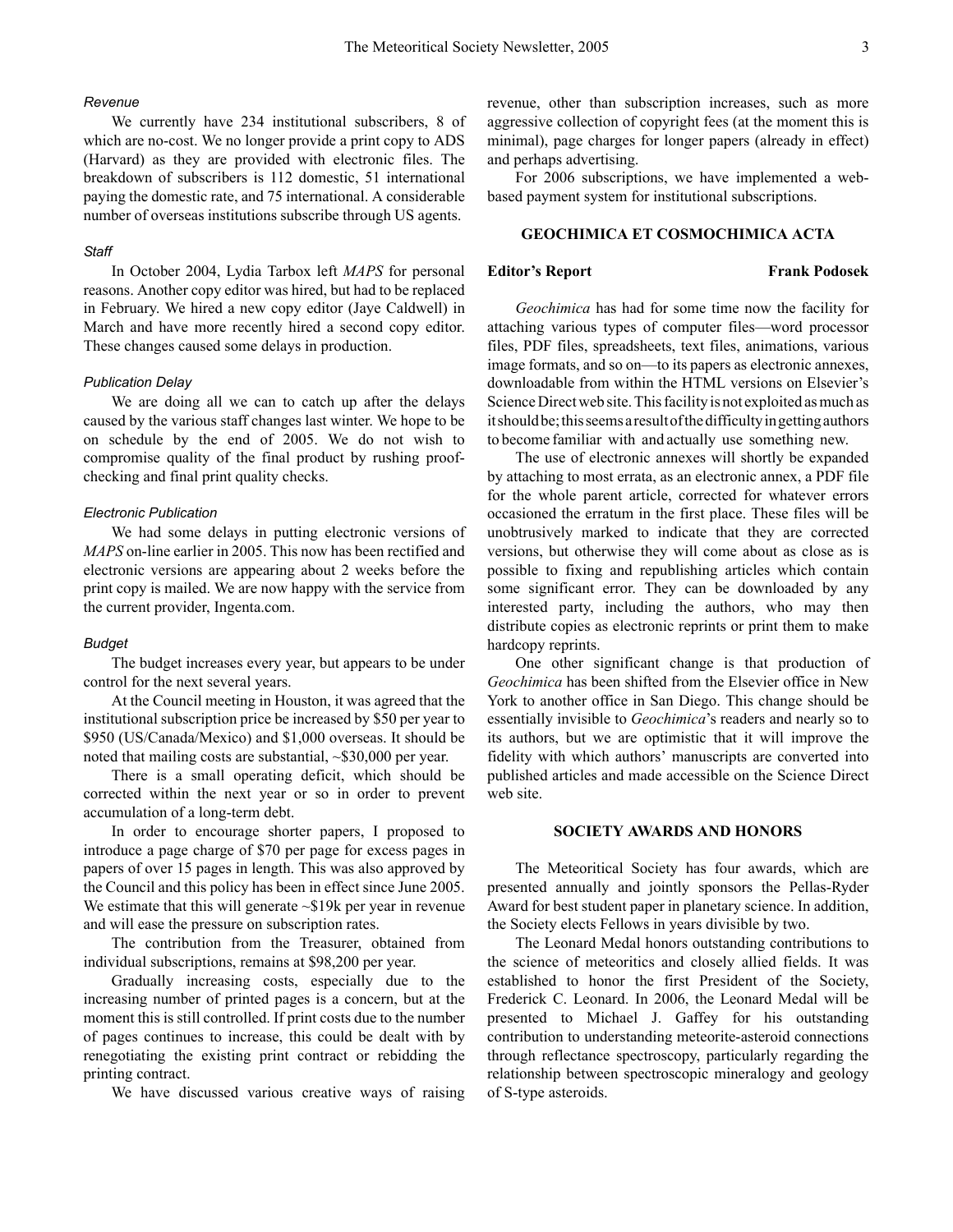The Barringer Medal and Award recognize outstanding work in the field of impact cratering and/or work that has led to a better understanding of impact phenomena. The Barringer Medal and Award honor the memory of D. Moreau Barringer and his son, D. Moreau Barringer, Jr., and are sponsored by the Barringer Crater Company. At the annual meeting in 2006, the Barringer Medal will be presented to Robert M. Schmidt in recognition of his extraordinary and original contributions to the understanding of impact cratering phenomena.

The Nier Prize recognizes outstanding research in meteoritics and closely allied fields by young scientists. Recipients must be under 35 years old at the end of the calendar year in which the Council selects them. The award honors the memory of Alfred O. C. Nier and is supported by an endowment given by Mrs. Ardis H. Nier. The 2006 Nier Prize will be presented to Matthieu Gounelle for his contributions to a broad range of fields, including analysis of meteorites and micrometeorites, chronology, theoretical work on short-lived isotopes, and the astrophysics of the X-wind model.

In 2006, the Society will introduce a new prize called the Service Award to honor members who have advanced the goals of the Society to promote research and education in meteoritics and planetary science in ways other than by conducting scientific research. Examples of activities that could be honored by the award include, but are not limited to, education and public outreach, service to the Society and the broader scientific community, and acquisition, classification and curation of new samples for research. This award may be given annually and should be given at least every other year. Winners will be granted lifetime membership in the Meteoritical Society.

The Pellas-Ryder Award for best student paper on planetary sciences is jointly sponsored by the Meteoritical Society and the Planetary Geology Division of the Geological Society of America. It is given to undergraduate or graduate students who are first authors of a planetary science paper published in peer-reviewed scientific journals. The prize includes a plaque and a cash award of \$500. Topics considered for this award include asteroids, comets, craters, interplanetary dust, interstellar medium, lunar samples, meteors, meteorites, natural satellites, planets, tektites, origin and history of the solar system. The first author must have been a registered student at a degree-awarding institution when the paper was submitted. This year's award, for the best paper submitted in 2004, goes to Danielle Wyrick for "Distribution, morphology and origins of Martian pit crater chains" (D. Wyrick, D. A. Ferrill, A. P. Morris, S. L. Colton, and S. W. Sims, 2004, *Journal of Geophysical Research* 109, No. E6, E06005). This work was done at the University of Texas in San Antonio.

Members who have distinguished themselves in meteoritics and allied sciences may be elected Fellows by the

Council. In 2006, the Council will elect no more than 9–10 new Fellows (<1% of the Society's membership) from a list prepared by the Leonard Medal Committee.

# **Award Committees**

The Leonard Medal Committee, which nominates awardees for the Leonard Medal and the Nier Prize as well as Society Fellows, was chaired in 2005 by Hiroko Nagahara. The other members were Elmar Jessberger, Tim Swindle, Frank Podosek, and Christian Koeberl. Elmar Jessberger will be the new chair for 2006.

The members of the Barringer Medal Selection Committee this year were Uwe Reimold (chair), Jay Melosh, Dieter Stöffler, and Bernd Milkereit. Next year, Jay Melosh will chair the committee.

The Membership Committee is charged with administering the new Service Award. In 2006, the committee will be chaired by Addi Bischoff. The other members will be Gary Huss, Candace Kohl, Caroline Smith, and Akira Yamaguchi.

The Committee for the Pellas-Ryder Award was chaired this year by Mike Kelley, representing GSA. The other members were Charles Hohenberg, Harold Connolly, and Ian Sanders (MetSoc) and Bob Anderson and Paul Hardersen (GSA). Harold Connolly will chair the 2006 committee, which will select the best student paper submitted in 2005.

### **Nominations**

Members are strongly urged to nominate candidates for the Society's awards and for Fellows. Below are the procedures to follow.

Leonard Medal, Nier Prize, and Fellows: Deadline January 15, 2006. Nominating letters for the Leonard Medal and Nier Prize should include: a) a biographical sketch of the candidate, b) a summary and evaluation of the accomplishments of the candidate and the importance of the candidate's work, and c) a list of publications covering the work to be considered for the award. One or more seconding letters in support of the nomination are required for the Leonard Medal and strongly encouraged for the Nier Prize. Nominations for the Nier Prize should also include the candidate's birth date, and five reprints or copies of the relevant publications that have been peer-reviewed and accepted for publication. If the research was performed and published with a research advisor or with multiple authors, a statement must be included that describes the nominee's leading role in the research. Nominations for Fellows should include a summary of the candidate's accomplishments (suggested length:  $\sim$ 150–200 words) together with a list of 5– 10 of the candidate's most significant publications, including titles. Nominations should be sent to Elmar Jessberger, Institut für Planetologie, Westfälische Wilhelms-Universität,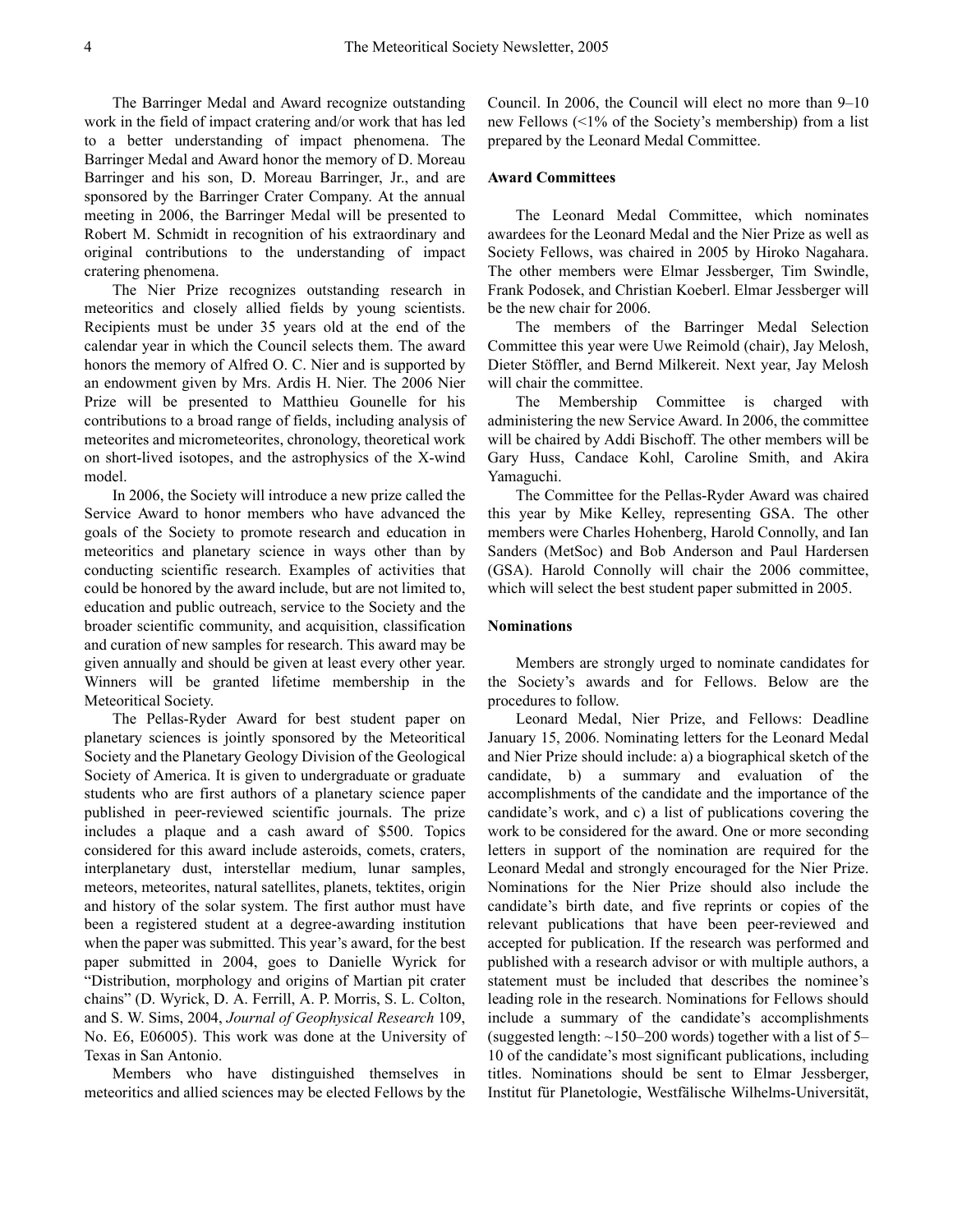Wilhelm Klemm Str. 10, D-48149 Münster, Germany (ekj@nwz.uni-muenster.de).

Barringer Medal: Deadline January 15, 2006. Nominating letters should include: a) a biographical sketch of the candidate, b) a summary and evaluation of the accomplishments of the candidate and the importance of the candidate's work, c) a list of publications covering the work to be considered for the award, and d) one or more seconding letters. Send nominations to Jay Melosh, Universität Bayreuth, Universitäts Str. 30, 95447 Bayreuth, Germany [2005 address] (jmelosh@ lpl.arizona.edu).

Service Award: Deadlines December 15, 2005 (for 2006 award) and November 1, 2006 (for 2007 award). Nominating letters should include a biographical sketch of the candidate and additional substantive information, such as statements as to the importance of the nominee's activities to the field of meteoritics and/or to the research of others. One or more seconding letters in support of the nomination are strongly encouraged. Send nominations to Addi Bischoff, Institut für Planetologie, Westfälische Wilhelms-Universität, Wilhelm Klemm Str. 10, D-48149 Münster, Germany (bischoa@nwz.uni-muenster.de).

Pellas-Ryder Award: Deadline January 31, 2006. Nominations should include the name of the student, the full citation of the paper, the name and address of the university the student was attending at the time of paper submittal, and a brief description of why this paper is among the best. Send nominations to Harold Connolly, Kingsborough College of the City University of New York, Department of Physical Sciences, 2001 Oriental Blvd., Brooklyn, NY 11235, USA (hconnolly@ kingsborough.edu).

### **ANNUAL MEETINGS**

#### **2005 Gatlinburg Hap McSween**

The 2005 Annual Meeting was held at the Glenstone Lodge in Gatlinburg, Tennessee, between September 11–16. The meeting was hosted by Hap McSween and Larry Taylor of the Department of Earth and Planetary Sciences at the University of Tennessee, with major support from the Lunar and Planetary Institute. There were 355 registrants, including 30 guests. The meeting began with a welcome barbecue on Sunday evening. Gatlinburg is the gateway to the Great Smoky Mountains National Park, and many participants enjoyed the scenery afforded by this venue. A Thursday afternoon excursion to Asheville, North Carolina, included tours of the Biltmore estate and winery and a banquet at the Deer Park Restaurant on the estate grounds. A post-meeting field trip to the Middlesbury, Kentucky and Flynn Creek, Tennessee craters was fully subscribed.

Thirty travel grants—a new record for American MetSoc meetings–were awarded to students presenting talks and posters at the meeting. The NASA Cosmochemistry Program, the Barringer Crater Company, the Planetary Studies Foundation, and Pallasite Press sponsored these grants.

The program featured 218 talks and 110 poster presentations. Plenary sessions included a Barringer Lecture by Jeff Hester ("Understanding our origins: Formation of Sun-like stars in HII region environments"), a Leonard Medal Lecture by Joe Goldstein ("The cooling history of meteoritic metal"), and a Barringer Award Lecture by Billy Glass ("Forty years of microtektite research"). A program highlight was a full-day Symposium on Lunar Samples and Crustal Evolution, honoring Ross Taylor on the occasion of his 80th birthday, followed by a dinner and roast. Another popular symposium explored the production of nuclides by supernovae and by local irradiation. Other sessions focused on chondrites, differentiated meteorites, Martian and lunar meteorites and remote sensing, refractory inclusions, chondrules, presolar grains, interplanetary dust particles, organic compounds, short-lived isotopes, cosmogenic nuclides, asteroid remote sensing, and impact structures and materials.

#### **2006 Zürich, Switzerland Rainer Wieler**

You are cordially invited to attend the 69th Annual Meeting of the Meteoritical Society, to be held August 6–11, 2006, in Zürich, Switzerland. Please note the new date, chosen to avoid a conflict with the General Assembly of the International Mineralogical Association scheduled two weeks earlier in Kobe, Japan. The meeting will be held at ETH, in an impressive 19th century building close to the city center, equipped with modern lecture halls and ample space for posters. Registration will start on Sunday afternoon, followed by a welcome party on the roof of the meeting venue, overlooking Zürich and its lake. Sessions will be held from Monday to Friday. Wednesday afternoon is reserved for an excursion to the beautiful city of Rapperswil on an early-20thcentury steamboat. The banquet on Thursday evening at the lake shore will be within walking distance from the city center. A four day post conference field trip will lead us to the Alps. One highlight of this excursion will be a ride to Europe's highest train station at the famous Jungfraujoch (3454 m) and a visit to the high-altitude scientific observatory. We will also visit key sites recording Quaternary glaciation history in the Swiss Alps and the Swiss midlands.

Zürich is a very lively city during the summer months, with countless outdoor activities. The lake and a river invite swimming, the old town with its restaurants and bars is a pleasant place to spend a nice evening, and also museum addicts will not starve. A recently opened top attraction is Europe's largest piece of tropical rainforest, imported from Madagascar. A truly remarkable event will take place on Saturday, August 12, when hundreds of thousands of fans of Techno music of all ages will invade the city to celebrate the annual Street Parade.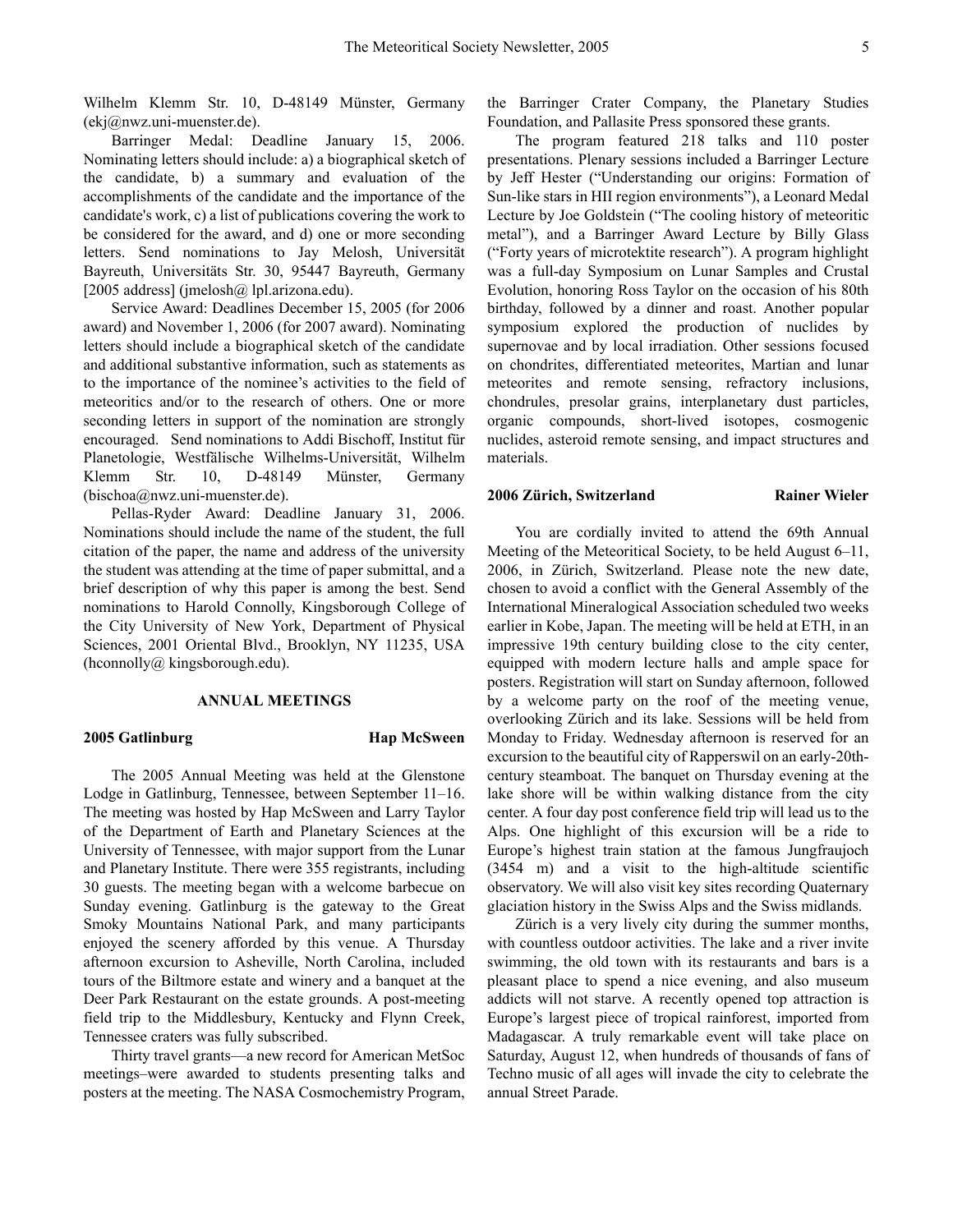Zürich is easily accessible by air (intercontinental airport 15 minutes from the city center) and by train. Most places of interest are within walking distance or can be reached by an excellent public transport system. A help desk will assist meeting participants in planning activities in the city and on half- or full-day trips to many attractive destinations. Zürich offers plenty of hotel rooms, many of them very reasonably priced. Some low-budget hotels may require the use of trams or buses, but many mid-class hotels are within walking distance of the meeting venue. The meeting web site will provide information on booking, emphasizing low- and midpriced hotels. Early booking of hotels is recommended because the Street Parade is taking place immediately after the meeting. Travel grants for students and a number of scientists from less wealthy countries will be made available.

The first announcement of the meeting will be distributed by the Lunar and Planetary Institute in November. For further [information, please visit the meeting web site at http://](http://metsoc2006.ethz.ch) metsoc2006.ethz.ch.

#### *Important Dates*

November 1, 2005: First announcement mailed and posted on the web site.

March 3, 2006: Indication of interest deadline; second announcement on-line.

May 2, 2006: Deadline for hard-copy submission of abstracts to LPI.

May 9, 2006: Deadline for electronic submission of abstracts to LPI.

June 15, 2006: Final announcement, program, and abstracts on-line.

August 6–11, 2006: 69th Annual Meeting, Zürich.

# **NEW COUNCIL**

A new Council will take office in January 2007 when Joe Goldstein becomes President. A Nominating Committee was appointed this year to propose a slate of Officers and Councilors: Phil Bland, Andrew Davis, Ian Hutcheon, Yangting Lin, Andreas Pack, and Brigitte Zanda (Chair). Their nominees are:

- Vice President: Hiroko Nagahara, Japan
- Secretary: Jeff Grossman, U.S., 2nd term
- Treasurer: Alan Rubin U.S.
- Councilors: Marc Chaussidon, France, 2nd term
- Henning Haack, Denmark, 2nd term
- Noriko Kita, U.S./Japan, 2nd term
- Jutta Zipfel, Germany, 2nd term
- Rhian JonesU.S.
- Gopalan Srinivasan, Canada
- Mark Thiemens, U.S.
- Rainer Wieler, Switzerland According to the Constitution of the Society,

nominations for other candidates require a petition signed by at least 3% of the Society's members and should be submitted to the Secretary by February 15, 2006. If no candidates are nominated other than those listed above, the Secretary will declare these candidates elected by affirmation.

# *Brief Biographies of the Nominated Officers and Councilors*

**Marc Chaussidon** is Directeur de Recherches at CNRS, Centre de Recherches Pétrographiques et Géochimiques, in Nancy, France. His research involves secondary ion mass spectrometry and is shared between early solar system processes and terrestrial isotopic geochemistry.

**Jeff Grossman** is a Research Chemist at the US Geological Survey in Reston, Virginia. He is doing research on the nature of the most primitive chondrites, focusing on distinguishing primary nebular features from those that formed during parent-body processing. He is the current Secretary of the Society, a member of the Meteorite Nomenclature Committee, and is the former editor of the Meteoritical Bulletin.

**Henning Haack** is an Associate Professor and Curator of the meteorite collection at the Geological Museum, University of Copenhagen. His research involves the early evolution of the solar system, thermal evolution of meteorite parent bodies, and the formation of differentiated meteorites.

**Rhian Jones** is an Associate Professor in the Department of Earth and Planetary Sciences at the University of New Mexico. Her research is directed towards understanding the early history of the solar system through petrological and isotopic studies of chondritic meteorites.

**Noriko Kita** is an Associate Scientist in the Department of Geology and Geophysics at the University of Wisconsin, Madison. Her research focuses on chronology and isotopic studies of meteorites and the origin of the solar system through the application of ion microprobe techniques.

**Hiroko Nagahara** is a Professor in the Department of Earth and Planetary Science in the Graduate School of Science at the University of Tokyo. She does petrological, experimental, and theoretical studies on the mineralogy of chondrites to understand the origin and evolution of condensed phases in the solar system.

**Alan Rubin** is a Research Geochemist at UCLA. His recent research concerns the nature and origin of chondrules, shock effects in meteorites, and aqueous alteration processes in carbonaceous chondrites.

**Gopalan Srinivasan** is a member of the faculty of the Department of Geology at the University of Toronto. His research focuses on understanding the formation and evolution of the solar system through chemical and isotopic studies of meteorites

**Mark Thiemens** is the Dean of the Division of Physical Sciences at the University of California, San Diego. His research centers on the use of ultra-high precision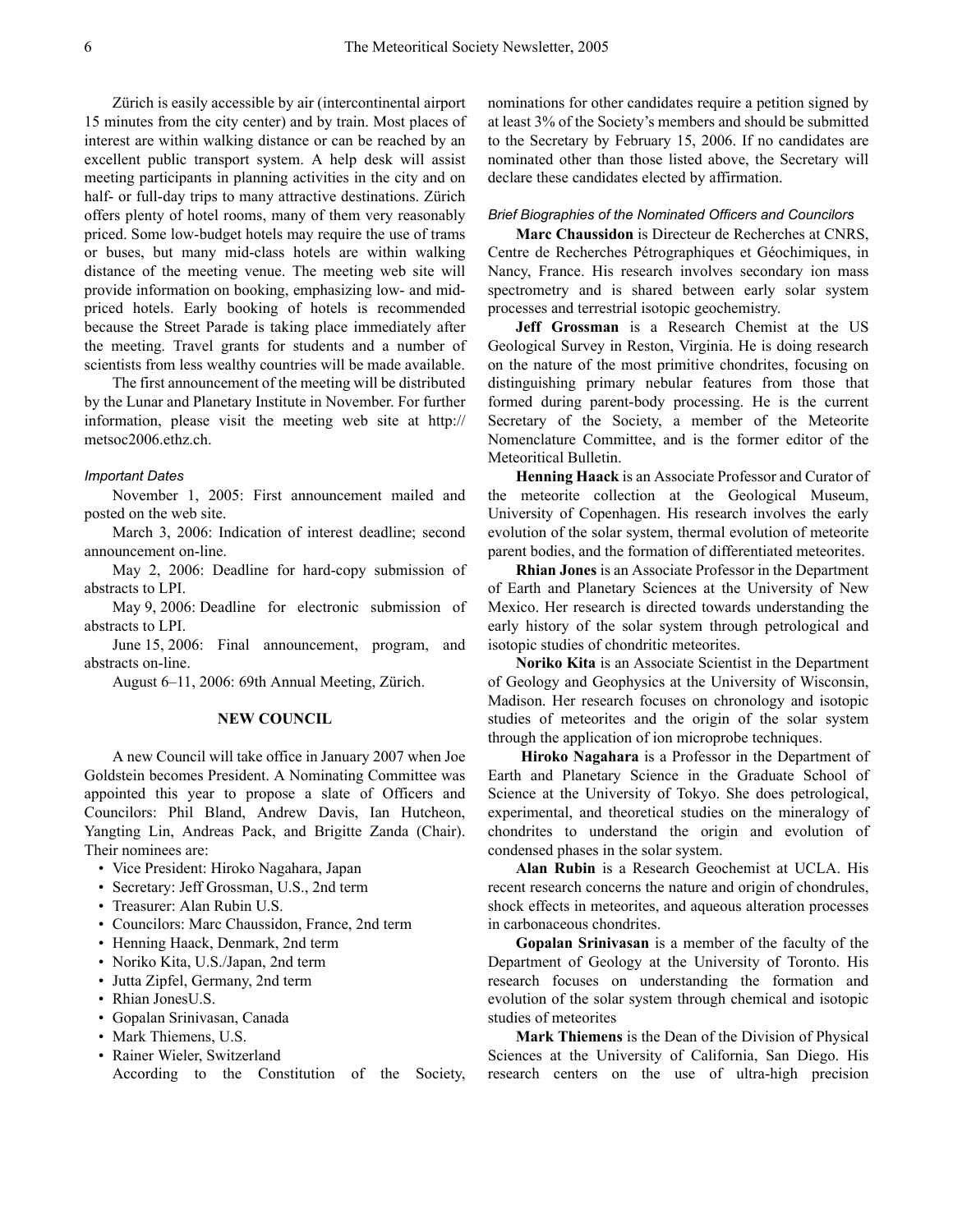measurements of S, O, C, and N isotopes to study atmospheric chemistry, photochemical reactions, early solar system history, and the origin of life.

**Rainer Wieler** is a Professor of Planetary Sciences in the Department of Earth Sciences at ETH Zürich. His research in cosmochemistry is mainly focused on noble gases in meteorites and lunar samples.

**Jutta Zipfel** is a researcher at the Forschungsinstitut Senckenberg in Frankfurt, Germany. Her research focuses on petrologic and geochemical studies of meteorites and, since the beginning of the MER mission in 2004, on the chemical composition of rocks and soils on Mars's surface. She has been a member of the Meteoritical Society Nomenclature Committee since 2000 and is its current chair.

Statement from Hiroko Nagahara: Recent progress in meteorite study combined with observational astronomy shows us details of star formation and early evolution of the solar system. On the other hand, the finding of various types of meteorites gives information about physicochemistry of the solar nebula and planet evolution. Thus, the importance of meteorite study is increasing significantly. I would be happy to serve as President of the Society in this wonderful age, and will do my best for the development of the Society. If elected, I will be the first President from eastern Asia. I am very glad that our Society has become more international, and I look forward to our 2008 Annual Meeting in Japan. I hope that meteorite study and planetary science will become more active in all the countries over the world.

#### **FINANCES**

# **Treasurer's Report Kevin McKeegan**

As of July 31, 2005, Society assets totaled \$475,988, which represents an increase of  $\sim $42,000$  compared to the same time last year. The general endowment increased by  $\sim$ \$20,000 and the Nier fund improved by \$2000, with a cash balance at that date higher by  $\sim$ \$20,000 than last year. Outstanding obligations for the remainder of the year total ~\$62,000. Operational costs for *Meteoritics & Planetary Science* are budgeted at \$320,000, with \$96,500 derived from membership dues and most of the remainder from institutional library subscriptions. Additional notable Society expenses include \$7000 for the *Geochimica et Cosmochimica Acta* Editorial Office, \$10,000 for the Treasurer's Office, where Mr. Keith Kirts is employed part-time as a bookkeeping assistant, and  $\sim $11,000$  for web services, finance fees, travel support authorized by Council, purchase of MetBase software, etc. The operational budget is technically in deficit by ~\$13,000, however advances (setup loans) to meeting organizers account for some of this and are partially offset by expected returns from previous meetings. Membership in the database totals 1012, up from 953 listed at the end of 2004. Sixty-six members are listed as "new",

although a few of these are returning former members (whose names were never dropped from the list). Considering the improvement in overall Society finances, Council voted to hold dues constant for 2006 at \$110 for regular members and \$55 for student and retired members.

There have been ongoing problems with dues collection because of some mistakes that I made in judgment and in execution. In an attempt to save money and time, dues reminders were not mailed separately but were included with *MAPS*; however, many members did not notice or did not receive the reminder. This was not pursued aggressively because *MAPS* was a little behind schedule and because I was trying to set up an on-line payment option (which has not been successful). Following LPSC, an attempt was made to follow up by e-mail, however a programming error with the mail merge program confounded that effort when receipt notices (for dues paid) were mistakenly sent to a large number of members who had, in fact, not paid. These people have been contacted regarding the error. I apologize for the confusion. A letter has been sent out to those remaining members who are late with dues payments.

Dues notices for 2006 will be sent out by regular mail in early December. Please remember to pay by January 1.

Many members of the Society made generous gifts during the previous year, and we thank them all. These gifts have helped the Society to fund some of its awards and prizes and have enabled the organizers of meetings to offer student travel grants.

The Society is particularly indebted to the extraordinary gifts from the Barringer Crater Company and from William Welbon. The following members have contributed \$100 or more during the past year: Paul S. De Carli, William A. Cassidy, Henry Price Deyerle Jr., Bevan M. French, Edward Olsen, Robert O. Pepin, Calvin Shipbaugh, John T. Wasson, and Dorothea S. Welbon. The Society also appreciates generous gifts from the following: Edward Anders, David J. Barber, Milton Blander, Alfredo Brogioni, Hans W. Bultemann, Stephan A. Brodt, Ghislaine Crozaz, Wilbert Danner, Herbert Csadek, Vincenzo Demichele, Bertrand Devouard, Burkhard Dressler, Gunter Faure, David P. Gold, Arnold Gucsik, William K. Hartmann, Eugene J. Hoffman, Gregory Herzog, Robert M. Housley, E. Dorrit Hoffleit, Robert Hutchison, Daniel J. Milton, Barbara L. Narendra, John D. Obradovich, Juergen Otto, George W. Reed Jr., Rudolf Schaudy, Dieter Stöffler, Roger D. Tabor, George W. Wetherill, and Anna Zezulova.

#### **Investment Committee Report Joe Goldstein**

The Meteoritical Society Investment Committee consists of Drew Barringer, Frank Kyte, Kevin McKeegan (ex officio), Tim Swindle, Candace Kohl and Joe Goldstein (Chair). The Committee has oversight of our endowment funds and has responsibilities to help raise more endowment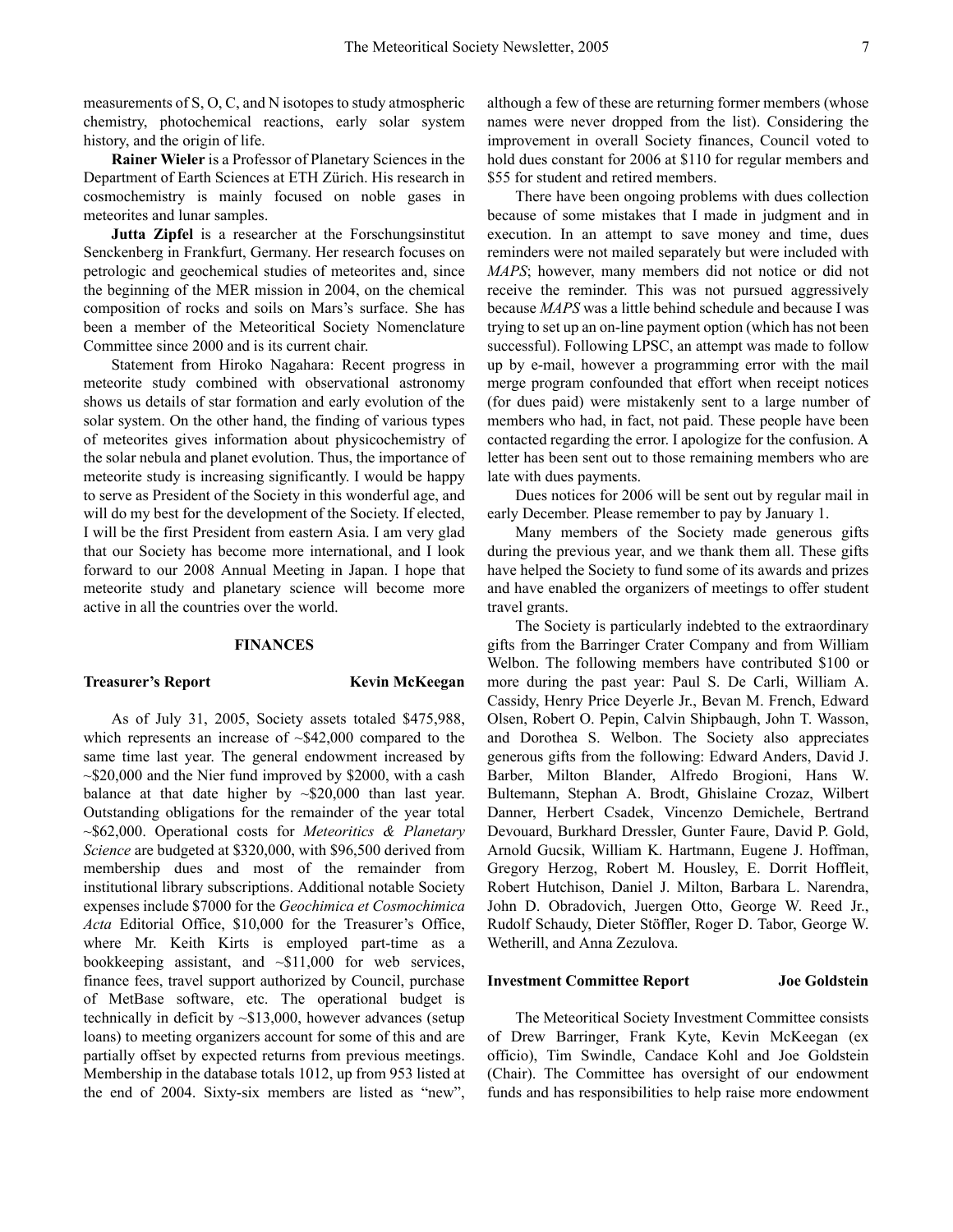funds and to suggest potential uses for the income generated from the investment. The endowment totaled \$376,007 as of July 31, 2005 and grew 5.4% over the last year.

The investment committee has agreed to turn over the management of our endowment funds to A. G. Edwards in Tucson, Arizona. Although it has been very difficult getting the proper forms signed, we expect to complete the transfer in the next few months. The committee plans to print a new copy of the brochure describing the endowment. A new section will be added to describe how the income has been used to date and what we can do with the income to enhance our society in the future. The committee looks forward to the development of another brochure, which gives the history, goals and interests of the Meteoritical Society, which will be developed by the newly formed Membership Committee. Such a brochure is needed as solicitations for endowment funds are made.

Several projects have been suggested by the committee for funding by the endowment income. A few examples discussed by the investment committee are: 1) participate in the development of new scientists in third world countries (funds to come to the meeting, speakers, books, etc.); 2) build bridges to the non-professional community (funds to start giving members more benefits, for example, supporting a course on identifying and classifying meteorites, etc.); 3) reprint or enhance Buchwald's book on iron meteorites. The investment committee and the Meteoritical Society Council look forward to receiving specific suggestions for the use of endowment income from members. Final approval for all expenditures from the endowment income lies with the Council.

# **METEORITE NOMENCLATURE COMMITTEE**

#### **Report of the Editor of the Bulletin Harold Connolly**

The Nomenclature Committee is enacting many changes to increase the efficiency of the recognition process and improve communication with submitters, members of the Society, and all those interested in meteorite recovery from around the world and other planets. Jutta Zipfel became Chair last January and has been working with committee members to develop new guidelines to meet the needs of the community. In the last year, the Committee has changed the guidelines for pairing and naming meteorites from dense collection areas, extended its guidelines to include meteorites from other solar system bodies (e.g., the Meridiani Planum iron from Mars), and is currently finalizing a guideline to cover large strewn fields in dense collection areas. The Council, recognizing and supporting the accomplishments of the Committee under Jutta's leadership, waived the guidelines and appointed her for a third 3-year term as Chair starting in 2006.

Jeff Grossman, Associate Editor of the Bulletin for the

Web, has developed a new database and on-line search engine that allows a user to search for recognized meteorites according to name, types, falls, country of recovery, etc. This is an exciting addition to the Society's web page and also permits newly approved meteorites to be published on the web immediately after voting. At the time of writing this article, users have executed over 18,000 searches on the new [database since its inception last spring. Please go to http://](http://tin.er.usgs.gov/meteor/metbull.php) tin.er.usgs.gov/meteor/metbull.php and familiarize yourself with the new search engine.

I became Editor of the Meteoritical Bulletin in May 2005, and have been establishing new protocols for the submission of meteorite descriptions and voting. To better accommodate the needs of the community, the web-based submission page has been temporarily shut down while a new and more efficient process is being developed. A new schedule for voting, essentially every two months, can be found on the Society's web page. Results of the voting are released by the month's end and the approved meteorites are added to the database and published on-line. My long-term goal is to publish the Meteoritical Bulletin more than once a year. I will continue the tradition of relying on Associate Editors for the coordination of submissions to the Meteoritical Bulletin. Recently, Caroline Smith of the Natural History Museum in London joined the Committee and has become Associate Editor for Northwest Africa. Mike Zolensky, previous Associate Editor for Northwest Africa, has become Associate Editor for Oman. I may add an Associate Editor for Asia and the Pacific in the near future.

It is important to remember that the Nomenclature Committee is an outreach arm of the Society. It deals with a broad spectrum of individuals and organizations interested in meteorites, mostly with the major goal of the identification, classification and approval of new meteorites. The Committee wants meteorites to be officially recognized while maintaining the rigor of the system. It is the aspiration of the Committee that the new changes occurring, some of which have been discussed above, will help to improve the process.

### **BYLAWS CHANGES**

Council approved two changes to the Society Bylaws in 2005. First, paragraph 1 of Bylaw 8 was modified at the request of the Society Publications Committee, changing the starting and ending dates of the term of the Editor of *MAPS*, as follows:

The term of the Editor of *Meteoritics & Planetary Science* normally shall begin January 1 and be for four calendar years. In the case of a mid-year appointment of a new Editor to fill a vacancy, the term shall be the remainder of the year of appointment plus four years. An Editor may succeed himself/herself.

Second, a new bylaw establishes the Membership Committee and the Service Award: